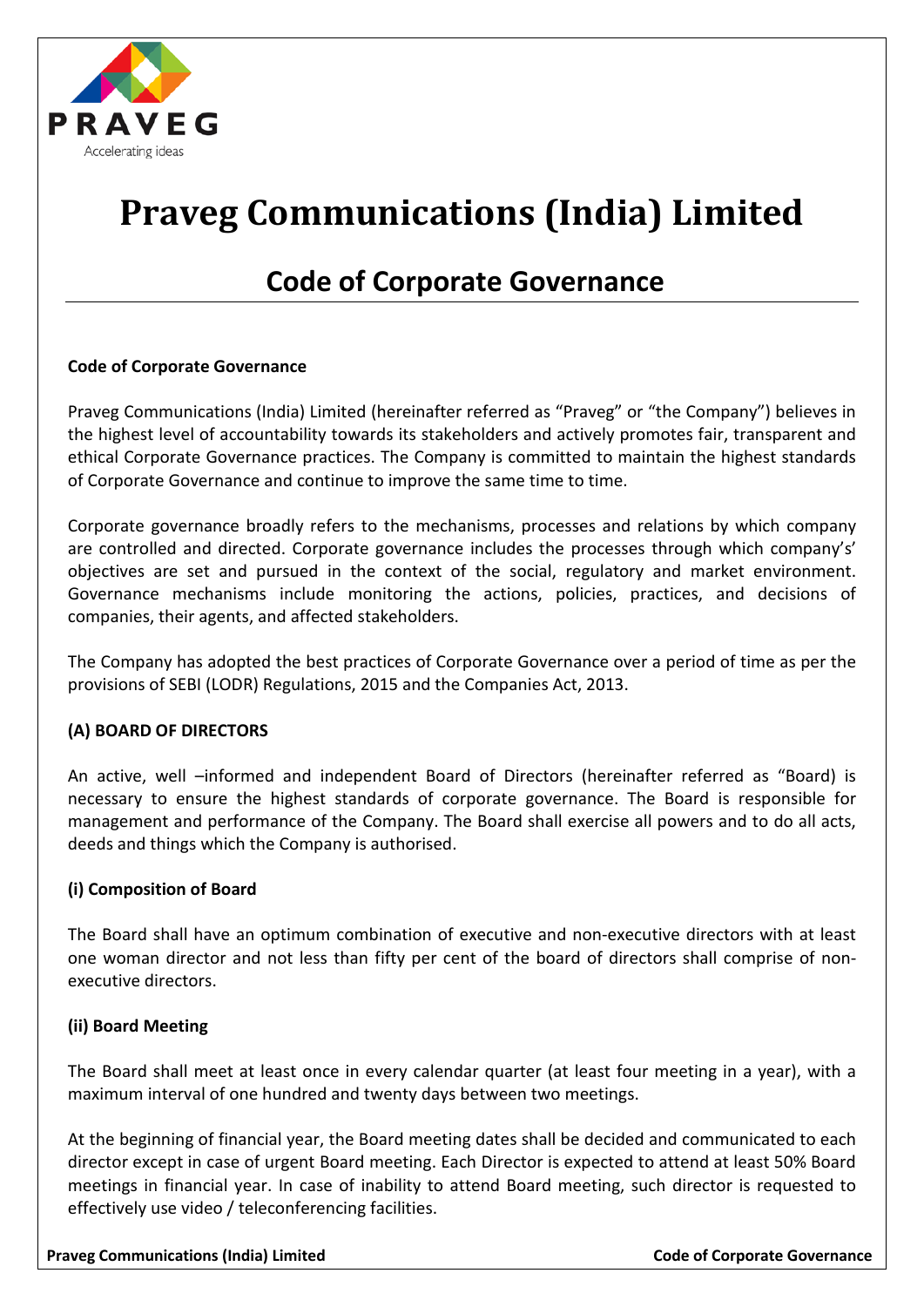

### **(iii) Minimum information to the Board**

The Board shall have minimum information as specified in Part- A of Schedule II of SEBI (Listing Obligations and Disclosure Requirements) Regulations, 2015 (hereinafter referred as Listing Regulations) and any amendment thereto.

#### **(B) AUDIT COMMITTEE**

(i) The Company shall have a qualified and independent audit committee having minimum three directors as members. The chairman of audit committee shall be independent director and at least twothirds of total members shall be independent directors. The chairman of audit committee shall remain present at annual general meeting to answer shareholders' queries.

All members of audit committee shall be financially literate and at least one member shall have accounting or related financial management expertise.

(ii) Audit committee at its discretion shall invite the finance director or chief financial officer or head of the finance functions, head of internal audit and a representative of statutory auditor and any other such executives to be present at the meeting.

(iii) Audit committee shall meet at least four times in a year and not more than one hundred and twenty days shall elapse between two meetings. The quorum of committee shall either be two members or one third of the members of the audit committee, whichever is greater, with at least two independent directors.

(iv) The role of the audit committee and the information to be reviewed by the audit committee shall be as specified in Part C of Schedule II of SEBI Listing Regulations and / or as specified in the Companies Act, 2013.

#### **(C) NOMINATION AND REMUNERATION COMMITTEE**

(i) Nomination and remuneration committee shall comprise of at least three directors and at least fifty percent shall be independent directors.

(ii) The chairman of committee shall be independent director. However, the Chairman of the Company, whether executive or non-executive, may be appointed as a member of the nomination and remuneration committee and shall not chair such Committee.

(iii) The chairman of audit committee shall present at annual general meeting to answer shareholders' queries. However, it shall be up to the chairman to decide who shall answer the queries.

(iv) The role of the nomination and remuneration committee shall be as specified in Part D of Schedule II of SEBI Listing Regulations and / or as specified under the Companies Act, 2013.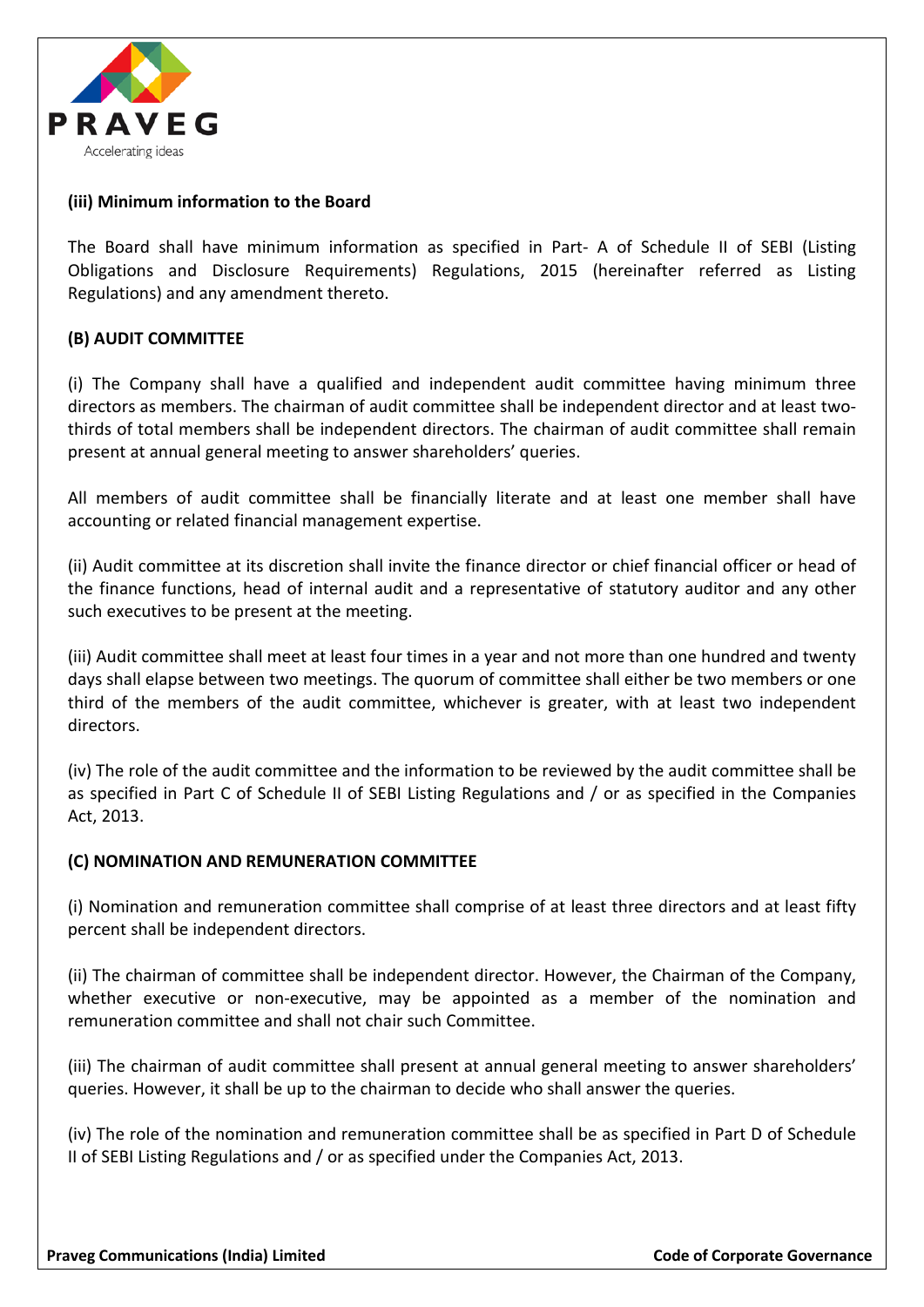

### **(D) STAKEHOLDERS RELATIONSHIP COMMITTEE**

(i) Stakeholders' relationship committee shall specifically look into mechanism of redressal of grievances of shareholders, debenture holders and other security holder.

(ii) The chairman of committee shall be a non-executive director.

(iii) The Board shall decide other members of the committee.

(iv) The role of the stakeholders' relationship committee shall be as specified in Part D of Schedule II of SEBI Listing Regulations and / or as specified under the Companies Act, 2013.

# **(E) CSR COMMITTEE**

The constitution of Corporate Social Responsibility Committee shall meet the requirements of Section 135 of the Companies Act, 2013. The terms of reference of the Corporate Social Responsibility Committee include to formulate and recommend to the Board, a Corporate Social Responsibility Policy, to monitor the Corporate Social Responsibility Policy of the company from time to time, to recommend the amount of expenditure to be incurred on the activities, to monitor amount spent on the CSR initiatives of the Company as per the CSR policy, to discharge such other functions and exercise such other powers as may be delegated/ directed by the Board of Directors from time to time.

#### **(F) VIGIL MECHANISM**

(i) The Board shall formulate a vigil mechanism (whistle blower policy) for directors and employees to report genuine concerns.

(ii) The vigil mechanism shall provide for adequate safeguards against victimization of director(s) or employee(s) or any other person who avail the mechanism and also provide for direct access to the chairperson of the audit committee in appropriate or exceptional cases.

#### **(G) RELATED PARTY TRANSACTION**

(i) The Board shall formulate a policy on materiality of related party transactions and on dealing with related party transactions.

(ii) All related party transactions shall require prior approval of the audit committee.

(iii) Audit committee may grant omnibus approval for related party transactions proposed to be entered into by the Company subject to conditions mentioned in Regulation 23(3) of the Listing Regulations.

(iv) It shall be applicable to all prospective transactions.

(v) All entities falling under the definition of related parties shall abstain from voting irrespective of whether the entity is a party to the particular transaction or not.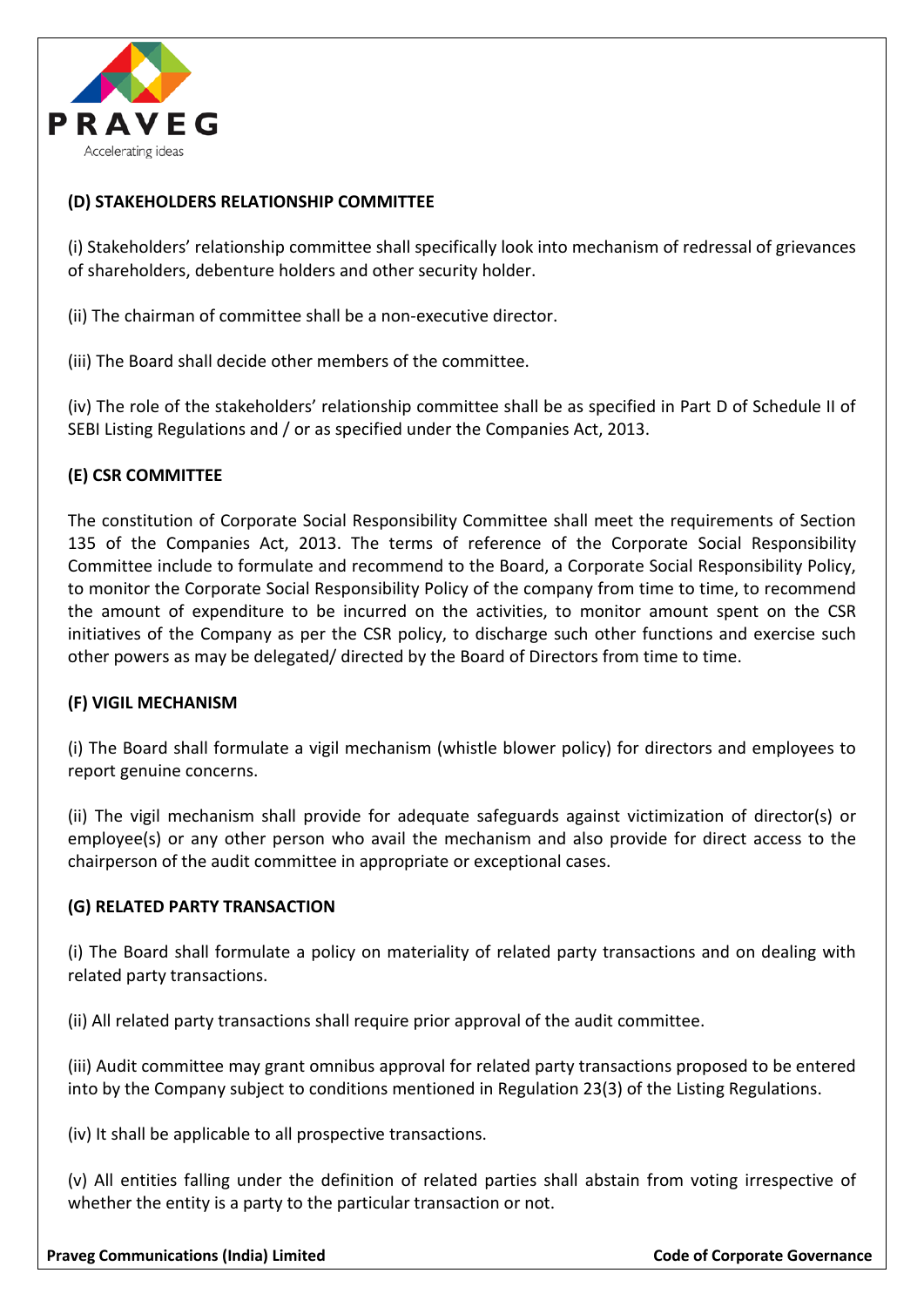

#### **(H) SUBSIDIARY**

(i) At least one independent director on the Board of the Company shall be a director on the board of directors of an unlisted material subsidiary, incorporated in India.

(ii) The audit committee of the listed entity shall also review the financial statements, in particular, the investments made by the unlisted subsidiary.

(iii) The minutes of the meetings of the board of directors of the unlisted subsidiary shall be placed at the meeting of the board of directors of the listed entity.

(iv) The management of the unlisted subsidiary shall periodically bring to the notice of the board of directors of the listed entity, a statement of all significant transactions and arrangements entered into by the unlisted subsidiary.

(v) The Company shall not dispose of shares in its material subsidiary resulting in reduction of its shareholding (either on its own or together with other subsidiaries) to less than fifty percent or cease the exercise of control over the subsidiary without passing a special resolution in its General Meeting except in cases where such divestment is made under a scheme of arrangement duly approved by a Court/Tribunal.

(vi) Selling, disposing and leasing of assets amounting to more than twenty percent of the assets of the material subsidiary on an aggregate basis during a financial year shall require prior approval of shareholders by way of special resolution, unless the sale/disposal/lease is made under a scheme of arrangement duly approved by a Court/Tribunal.

(vii)Where the Company has a listed subsidiary, which is itself a holding company, the provisions of this regulation shall apply to the listed subsidiary in so far as its subsidiaries are concerned.

#### **(I) INDEPENDENT DIRECTORS**

(i) A person shall not serve as an independent director in more than seven listed entities. However, any person who is serving as a whole time director in any listed entity shall serve as an independent director in not more than three listed entities.

(ii) The maximum tenure of independent directors shall be in accordance with the Companies Act, 2013 and rules made thereunder, in this regard, from time to time.

(iii) The independent directors of the Company shall hold at least one meeting in a year, without the presence of non-independent directors and members of the management and all the independent directors shall strive to be present at such meeting.

(iv) The independent directors shall review various matters as specified in Regulation 25(4) of Listing Regulations and as per the Companies Act, 2013.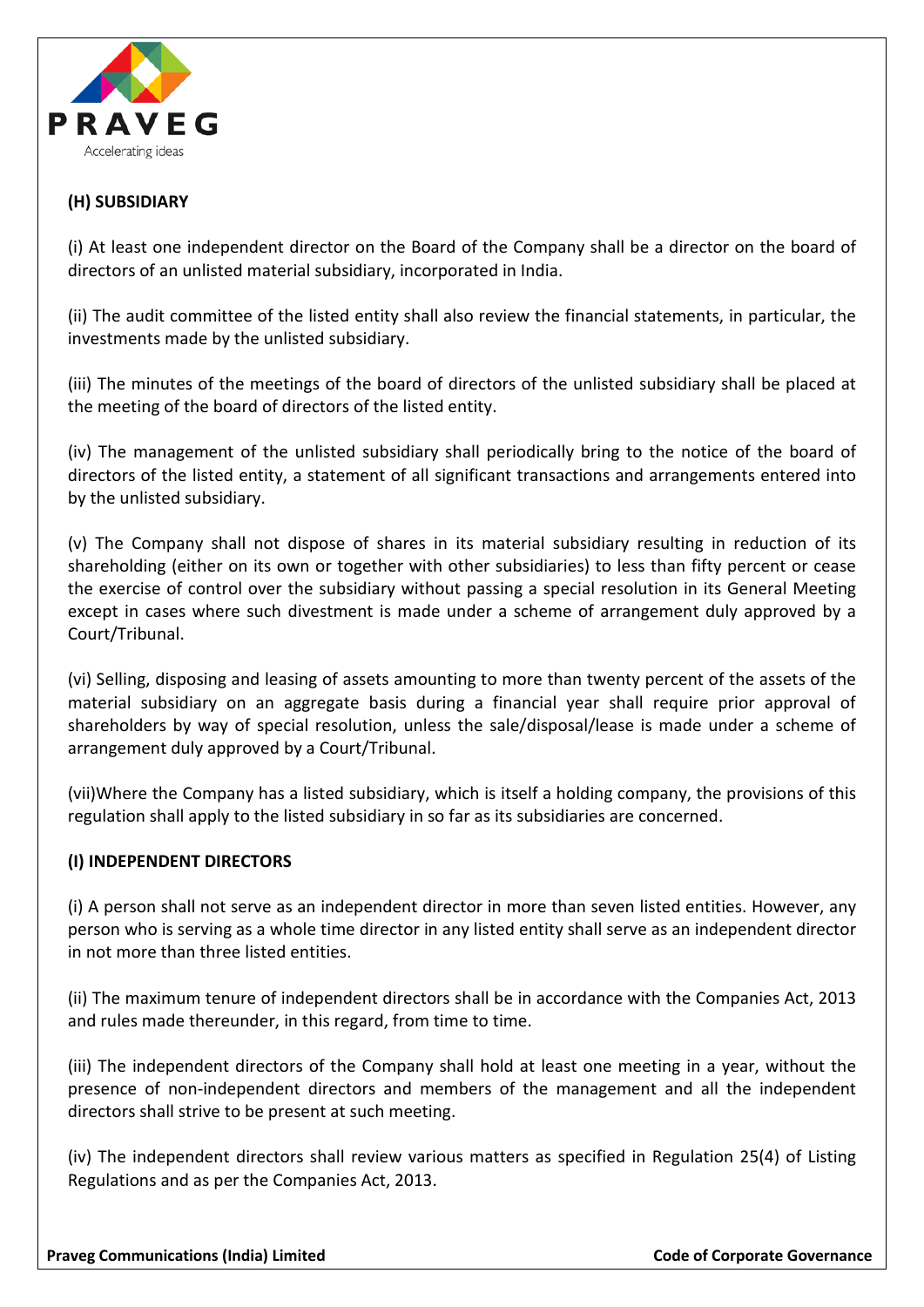

(v) An independent director shall be held liable, only in respect of such acts of omission or commission by the Company which had occurred with his knowledge, attributable through processes of Board, and with his consent or connivance or where he had not acted diligently with respect to the provisions contained in these regulations.

(vi) An independent director who resigns or is removed from the Board of the Company shall be replaced by a new independent director by the Company at the earliest but not later than the immediate next meeting of the Board or three months from the date of such vacancy, whichever is later. However, where the Company fulfils the requirement of independent directors in its Board without filling the vacancy created by such resignation or removal, the requirement of replacement by a new independent director shall not apply.

(vii)The listed entity shall familiarize the independent directors through various programmes about the Company.

# **(J) DIRECTORS AND SENIOR MANAGEMENT**

(i) A director shall not be a member in more than ten committees or act as chairperson of more than five committees across all listed entities in which he is a director which shall be determined, However, all public limited companies, whether listed or not, shall be included and all other companies including private limited companies, foreign companies and companies under Section 8 of the Companies Act, 2013 shall be excluded for the purpose of determination of limit, chairpersonship and membership of the audit committee and the Stakeholders' Relationship Committee alone shall be considered.

(ii) Every director shall inform the Company about the committee positions he or she occupies in other listed entities and notify changes as and when they take place.

(iii) All members of the Board and senior management personnel shall affirm compliance with the code of conduct of board of directors and senior management on an annual basis.

(iv) Non-executive directors shall disclose their shareholding, held either by them or on a beneficial basis for any other persons in the listed entity in which they are proposed to be appointed as directors, in the notice to the general meeting called for appointment of such director.

(v) Senior management shall make disclosures to the board of directors relating to all material, financial and commercial transactions, where they have personal interest that may have a potential conflict with the interest of the listed entity at large.

# **(K) CORPORATE GOVERNANCE REQUIREMENTS**

(i) The Company may, at its discretion, comply with requirements as specified in Part E of Schedule II of the Listing Regulations.

(ii) The Company shall submit a quarterly compliance report on corporate governance in the format as specified by the Securities and Exchange Board of India from time to time to the recognized stock exchange(s) within fifteen days from close of the quarter.